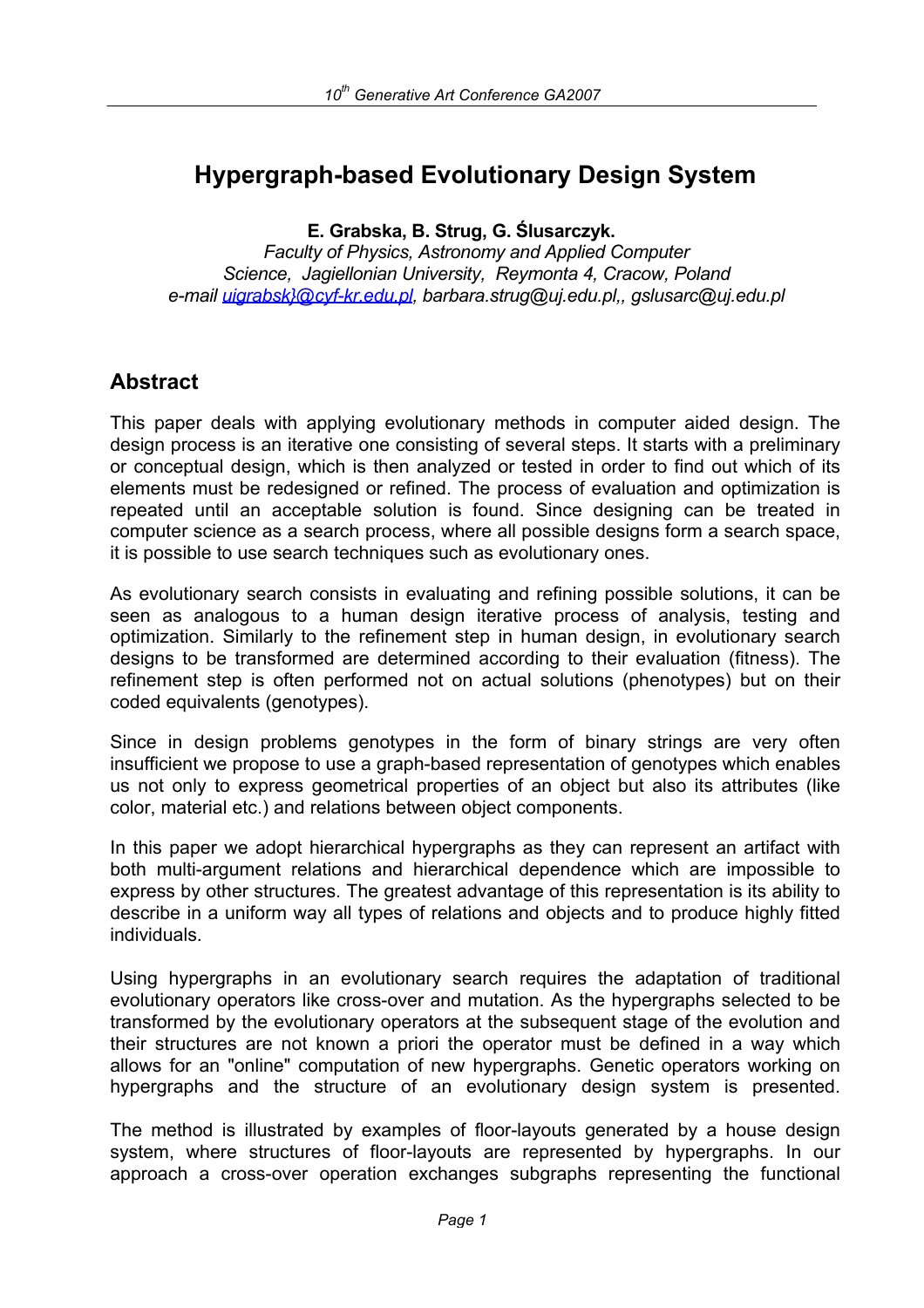areas with different internal arrangements, while mutation affects local and global attributes as well as the graph structure (by adding or deleting subgraphs)

## **1. Introduction**

The design process, computer aided or traditional, is an iterative one consisting of several steps [1]. It starts with a preliminary or conceptual design, which is then analyzed or tested in order to find out which of its elements must be redesigned or refined. The process of evaluation and optimization is repeated until an acceptable solution is found. Still, majority of computer aided design systems focuses on refining parameters specifying design and optimizing it. They usually work on a single design at a time. Since designing can be treated in computer science as a search process, with all possible designs forming a search space, it is possible to use search techniques used in other domains.

There is a number of search methods well established in computer science that can also be used in the space of designs. [15]. One of them is an evolutionary technique. Instead of one solution at a time a larger subset of the search space, known as a population, is considered. As evolutionary search consists in evaluating and refining possible solutions it can be seen as analogous to a human design iterative process of analysis, testing and optimization [1,3]. Similarly to the refinement step in human design, which is based on earlier analysis and testing, in evolutionary search designs to be transformed are determined according to their evaluation (so called fitness). The refinement step is often performed not on actual solutions (called phenotypes, in this paper - designs) but on their coded equivalents (called genotypes).

In design problems genotypes in the form of traditionally used binary strings [1,4,11,14] are very often insufficient as not only geometrical properties of an object has to be represented but also its attributes (like color, material etc.) as well as relations between object components.

The methods used in CAD problems like boundary rep resentations, sweep-volume representation, surface representations or CSG (constructive solid geometry) [10,12,13] allow only for the "coding" of geometry of an object being designed and do not take into account the inter-related structure of many design objects i.e. the fact that parts (or components) of an object can be related to other parts in different ways. Such a structure is usually represented as a graph.

Different types of graphs have been used in this domain, for example composition graphs [6,7]and hierarchical graphs, in which relations such as being a part of or being included in were allowed [8]. An evolutionary design system based on these types of graphs was presented earlier in [18]. These graphs proved useful in different domains of design [2], but they lack the ability to represent structures in which more than two elements are related by the same relation. Such a possibility is given by a so called hypergraph. But traditional hypergraphs are in turn unable to represent hierarchical relations. Therefore in this paper we adopt hierarchical hypergraphs to evolutionary design as they can represent an artifact with both multi-argument relations and hierarchical dependence which are impossible to express with the use of traditional graph structures.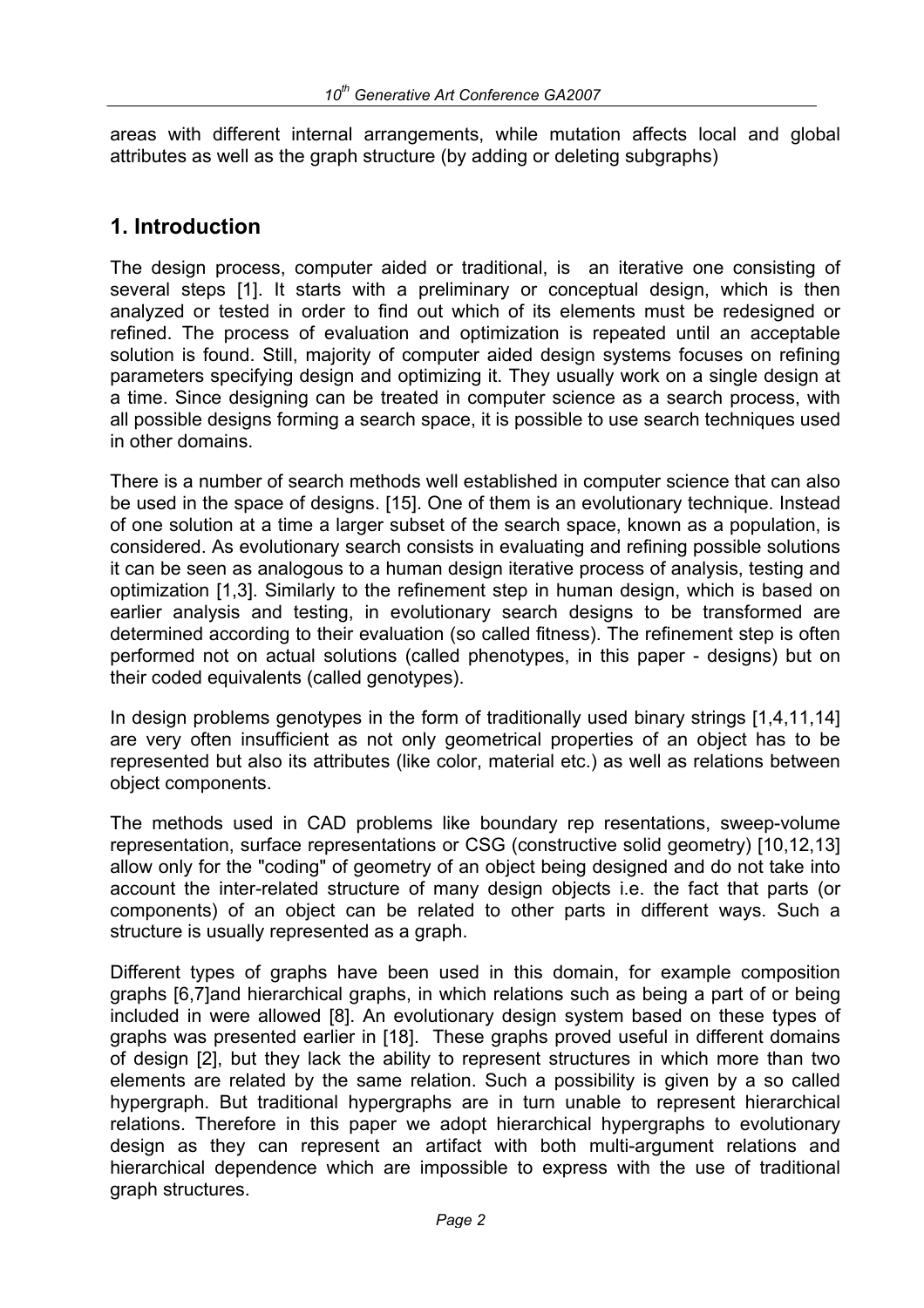Using hypergraphs as a representation in an evolutionary search requires the adaptation of traditional evolutionary operators like cross-over and mutation. As the hypergraphs selected to be transformed by the evolutionary operators at the subsequent stage of the evolution and their structures are not known a priori the operator must be defined in a way which allows for an "online" computation of new hypergraphs. Thus the operator has to be specified by an algorithm rather than a set of rules.

An example of the application of this method is shown and some advantages and disadvantages of this approach as well as possible future research directions are briefly discussed. The method is illustrated by examples generated by a design system based on the proposed method.

## **2. Representation**

Hypergraphs (HyGs) are a generalization of traditional graphs. They consist of nodes and hyperedges. What makes them different from standard graphs is that hyperedges in HyGs can connect an arbitrary number of nodes. The hyperedges are used to represent both relations and geometrical objects.

A hyperedge in a hypergraph may thus represent a geometrical object or a relation between a group of objects. These hyperedges are called object hyperedges and relational hyperedges, respectively.

Moreover in a hierarchical hypergraph a hyperedge may also be used to hide certain details of a designed object that are not needed at a given stage of design or to group object having some common features (geometrical or functional). Hyperedges that do not represent actual geometric entities or relations but are used to represent a hierarchical structure are called hierarchical

An example of a hierarchical hypergraph and a corresponding floor layout and layout design diagram are depicted in fig.1c, 1a and 1b, respectively. The hyperedges depicted as rectangles are object hyperedges, while the oval ones represent relational hyperedges. Nodes are depicted as small black filled circles.

Nodes and hyperedges in hypergraphs can be labelled and attributed. Labels are assigned to nodes and hyperedges by means of node and hyperedge labelling functions respectively, and attributes - by node and hyperedge attributing functions. Attributes represent properties (for example size, position, colour or material) of a component represented by a given hyperedge.

A labelled attributed hierarchical hypergraph may represent a potentially infinite number of designs having the same structure. To represent an actual design we must determine an instance of a hypergraph. An instance of a hypergraph is a labelled attributed hierarchical hypergraph. where to each attribute a value of the attribute domain has been assigned.

As such a hypergraph defines only a structure of a design, to create a visualisation of an object an interpretation is necessary. The interpretation determines the assignments of geometrical objects to object hyperedges, correspondence between relational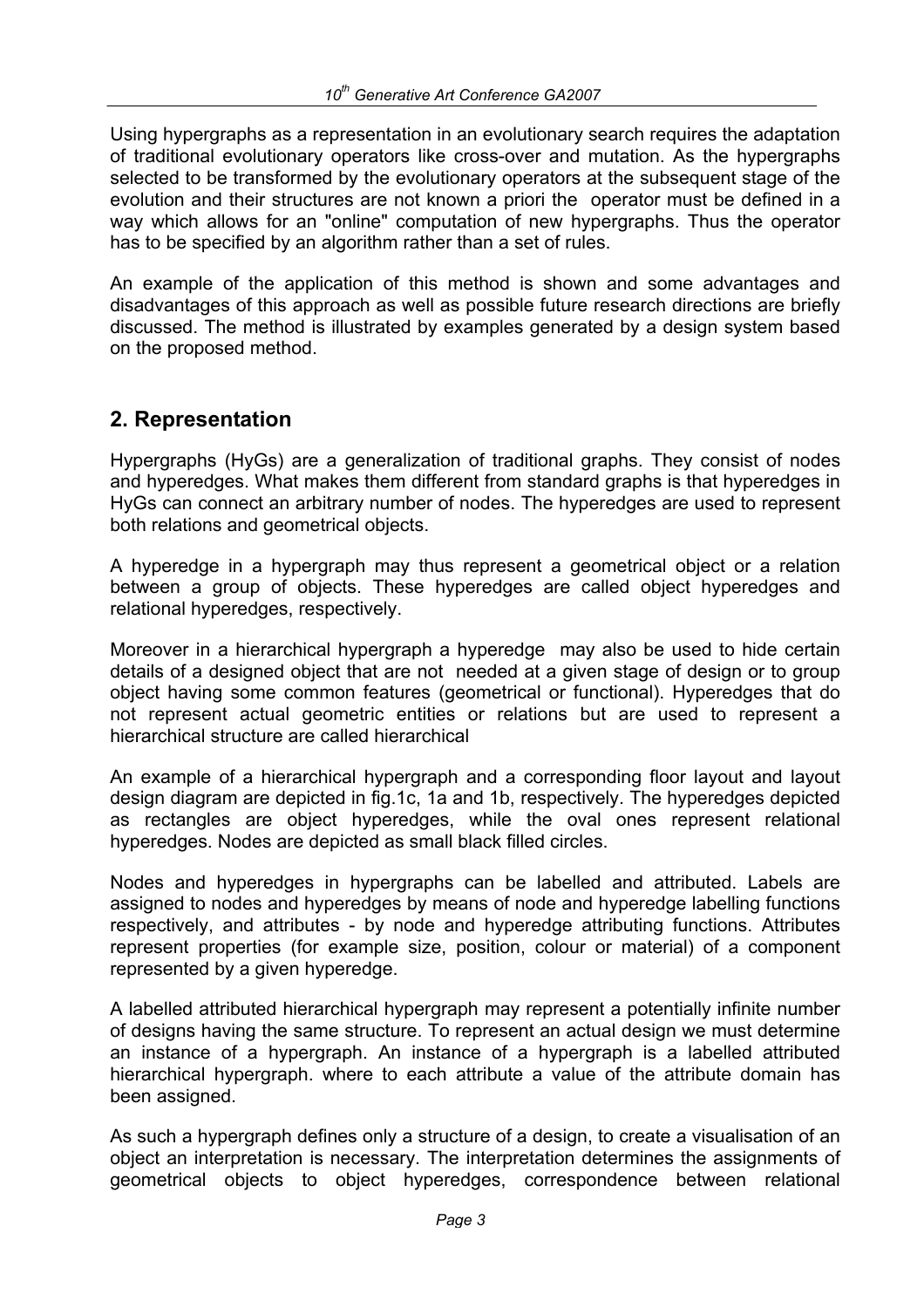hyperedges and sets of relations between objects (components of a design). The geometry of these objects may be internally represented by means of any known representation that allows for easy application of similarity transformations. Geometrical objects used depend on the domain of application, for example when designing a house the set of geometrical objects could contain some primitive objects, or some predefined domain-oriented objects like doors, windows, stairs and other parts of a house and a set of relations could consist of an adjacency and accessibility relations.



**Fig. 1 A floor layout, a layout diagram and a corresponding hypergraph** 

A floor layout shown in fig.1a is the one of many possible designs the hypergraph from fig. 1c can represent. The layout was obtained after choosing an instance of this hypergraph and then interpreting it.

## **2 Evolutionary Design System**

As it has been mentioned, a binary coding of design solutions is very often insufficient. This paper proposes to replace this standard coding by a hypergraph representation. To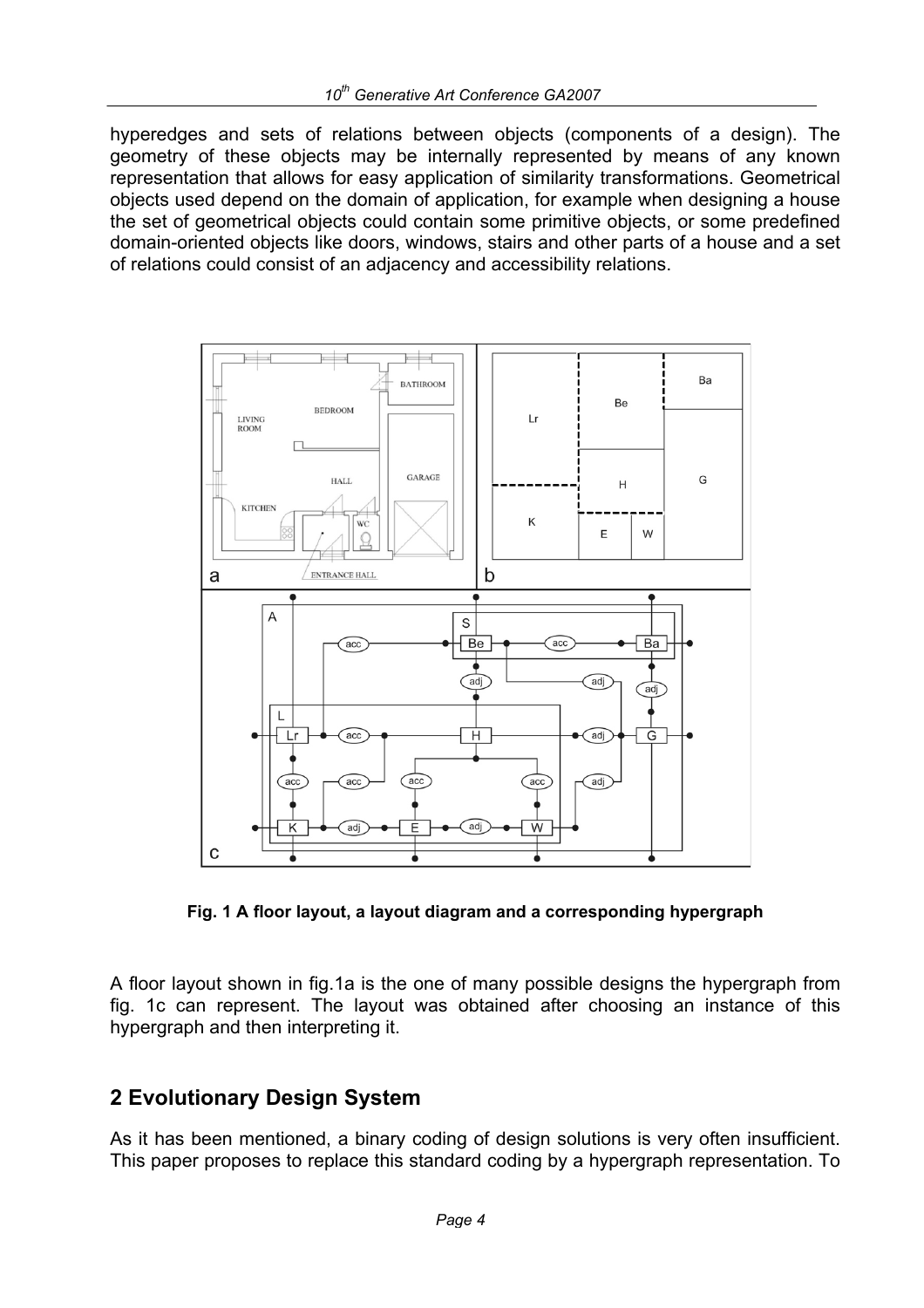use such a representation in an evolutionary design system a number of elements of this system must be defined.

Firstly a method of initialization must be chosen. One of the possibilities is to generate a population of random hypergraphs consisting of nodes and hyperedges from a given set. Although this method is easiest to implement in any design system it is usually very slow in producing acceptable or feasible designs as many designs are rejected. The other possible mechanism is known as a *graph grammar* and it has been successfully used in many domains to generate graphs [17]. Such a grammar describes all syntactically correct solutions, for example layouts.

It also possible to allow the user to generate an initial population of hypergraphs or to use hypergraphs generated by another program. Hypergraphs can be also generated using operations performed on hypergraphs [5].

#### **2.1 Evolutionary graph operators**

The genetic operators (usually a crossover and a mutation) constitute the next element of an evolutionary algorithm. As in this paper a nonstandard representation is used, new genetic operators have to be proposed.

The hypergraph based equivalent of a standard crossover operator requires establishing subgraphs that would be then exchanged. When a crossover is performed on two selected hypergraphs,  $H_1$  and  $H_2$  the subgraphs  $h_1$  and  $h_2$ , respectively, are selected in these hypergraphs. Then each subgraph is removed from a hypergraph and inserted into the second one. As a result two new hypergraphs are generated. However there may exist hyperedges connecting nodes belonging to a chosen subgraph with nodes which do not belong to it. Such hyperedges are called embedding of a subgraph. So removing a subgraph from a graph and inserting it into another requires a method allowing for proper re-connection of these hyperedges. The underlying idea is that all hyperedges should be re-connected to nodes similar to those they were connected to in the hypergraph from which they were removed. There is probably more than one possibility of defining nodes' similarity.

In this paper a similarity-like relation is used. This relation is called {\it homology}. The name was inspired by the gene homology in biology. This relation is responsible for establishing subgraphs of selected hypergraphs that are homologous - or similar in some way- and thus can be exchanged in the crossover process. The definition of this relation is based upon the assumption that both hypergraphs selected for crossover code designs consisting of parts having similar or even identical functions (even if these parts have a different internal structure, material or/and geometrical properties).

In other words both hypergraphs are assumed to belong to the same class. The homology relation is defined on three levels that differ in terms of requirements put on hypergraphs to be in the relation. The weakest of these relations is called context free homology and it only requires two subgraphs to have the same number of object hyperedges with identical labels. It is the least restrictive of the three relations and it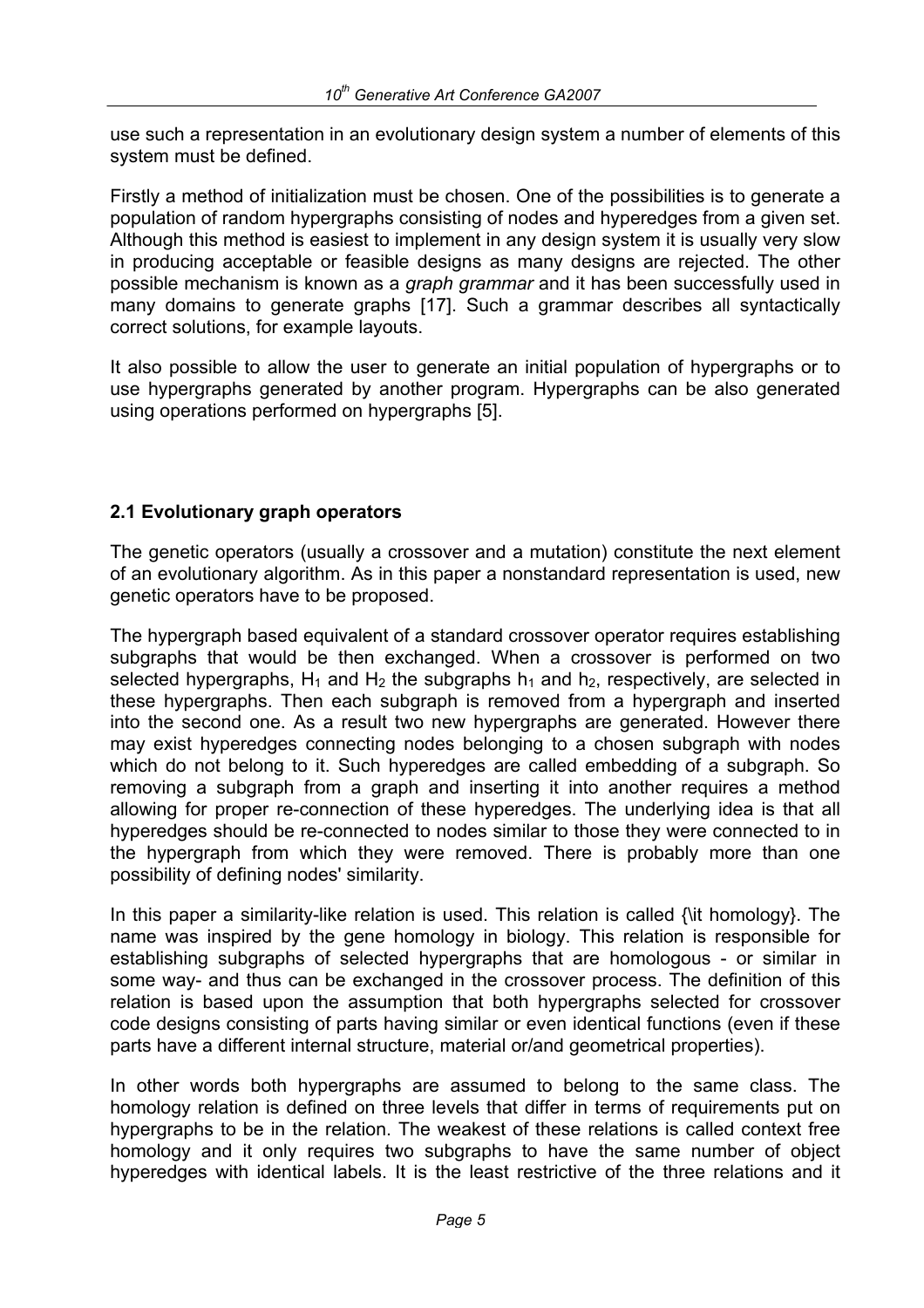allows for higher variety of new hypergraphs to arise from a crossover but at the same time it is able to produce the least meaningful hypergraphs or, in other words, the most "disturbed" ones.

On the opposite side the strongly context dependent homology is defined. It requires the top-level hyperedges in both subgraphs to have not only identical labels but also to have identically labelled ancestors up to the top-most level of the hypergraph hierarchy. Nevertheless the internal structure of a hyperedge and its attributes are not taken into account so even exchanging strongly homologous subgraphs may still produce considerably different new hypergraphs. When the context free relation is too weak, i.e., it results in too many hypergraphs being unacceptable (rejected by fitness function) and the strong homology is too restrictive or results in designs that are very similar or even identical to its parents the weakly context dependent homology may be useful. It takes into consideration direct ancestors of a given hyperedge but not any ancestors of higher levels in the graph hierarchy.

Formally, a crossover operator  $cx$  is defined as a 6-tuple  $(H_1, H_2, h_1, h_2, T, U)$ , where  $H_1$ ,  $H_2$ ,  $h_1$ ,  $h_2$  are hierarchical hypergraphs and their subgraphs, respectively. The crucial elements of this operator are T and U that are called embedding transformations, i.e., they describe how hyperedges of the embedding are to be re-connected. They are sets of pairs of the form (n, n'), where n denotes a node to which a hyperedge was assigned originally and n' - the one to which it will be assigned in a new hypergraph.

It is important to notice however that the hypergraphs to be crossed over and their respective subgraphs are selected during the execution of the evolutionary algorithms so the embedding transformations can not be defined a priori (as it is in graph grammars [6,17]. Hence probably the most difficult problem is to find a method allowing us to establish these transformations. The algorithm generating these transformations requires only the subgraphs being exchanged to be homologous. For each level of homology a crossover operator is defined, thus we have three crossover operators having different levels of context dependence.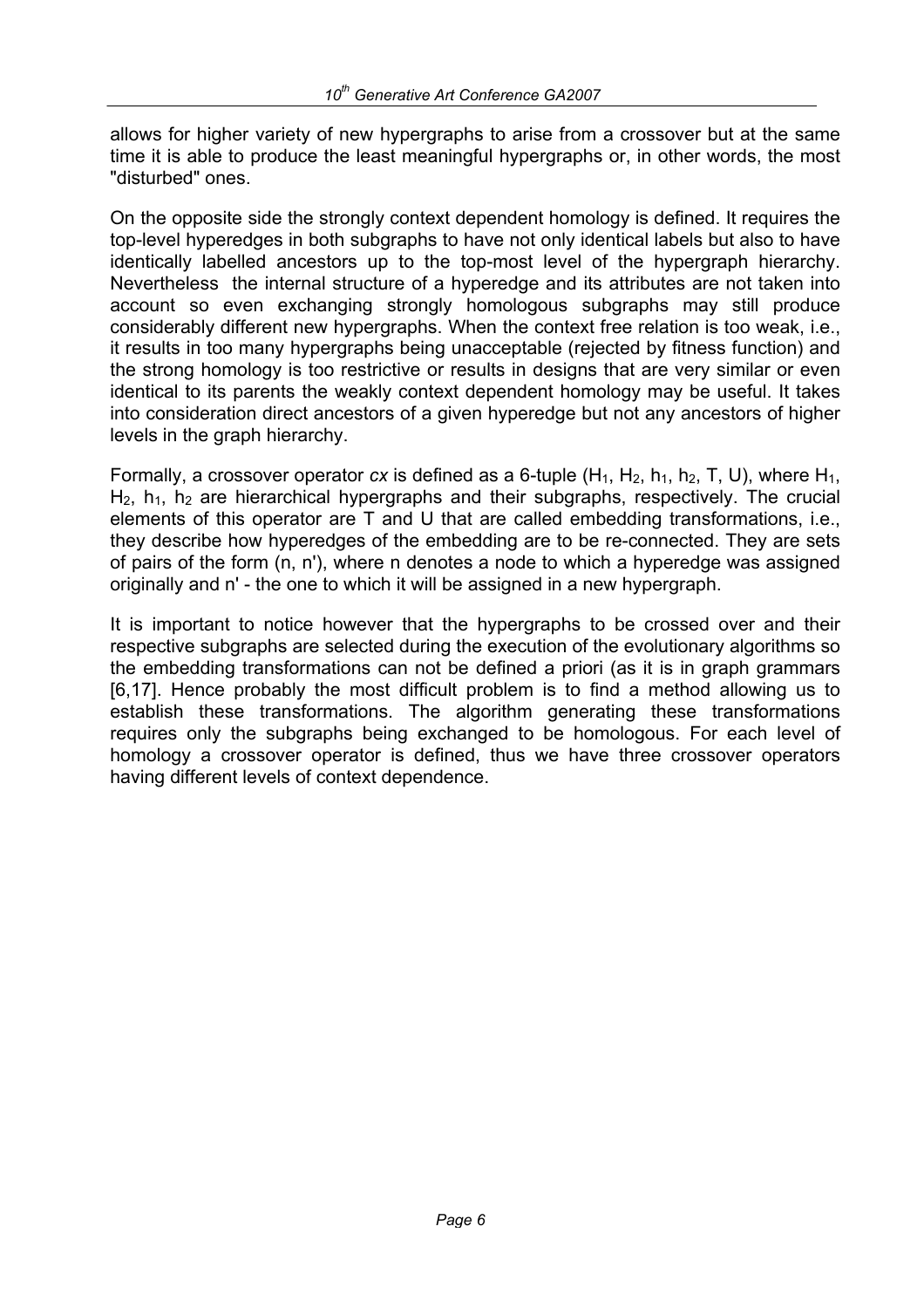

Fig. 2 A hypergraph H<sub>1</sub> representing a floor layout with selected subhypergraph h<sub>1</sub>



Fig. 3 A hypergraph H<sub>2</sub> representing a floor layout with selected subhypergraph h<sub>2</sub>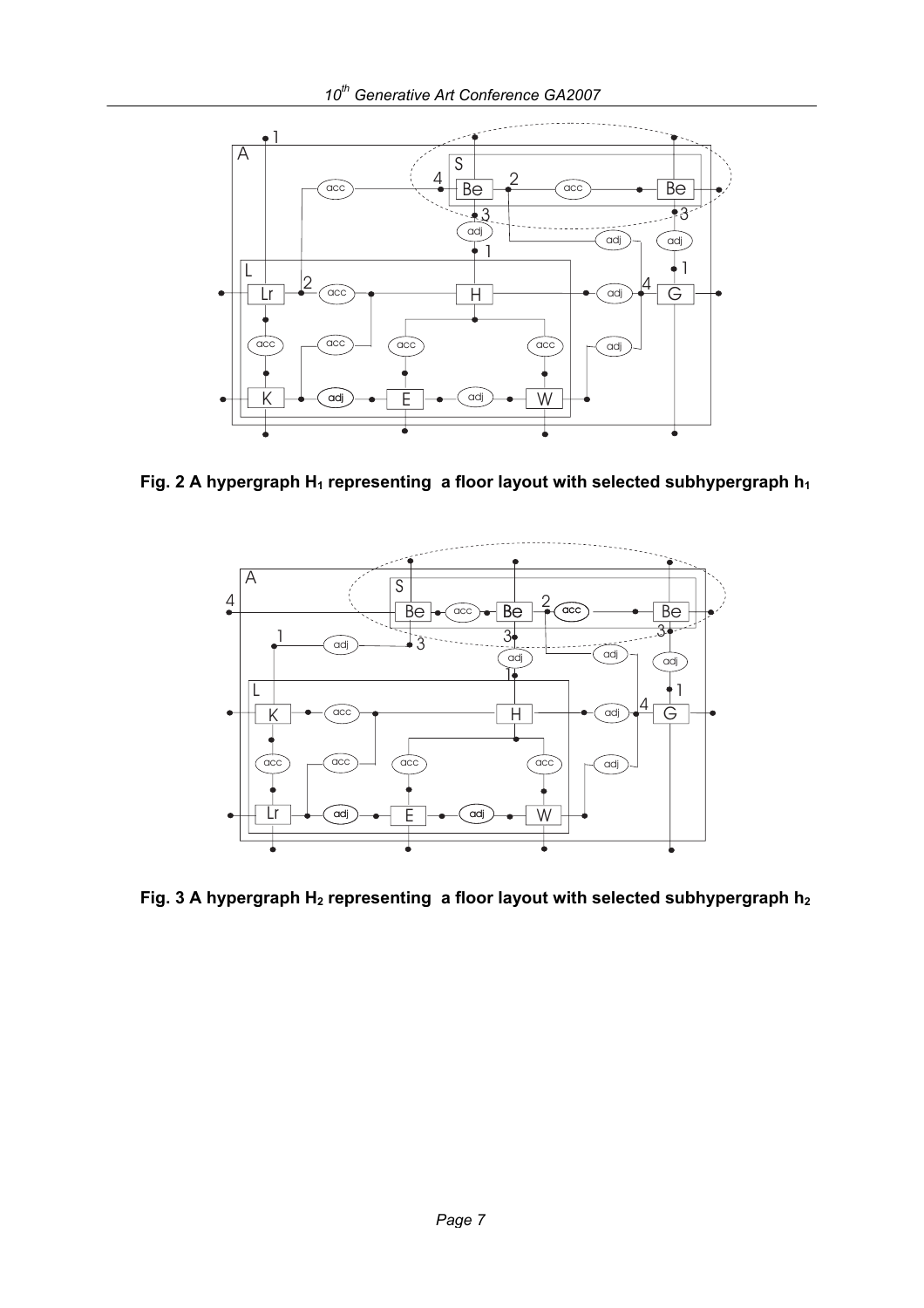

Fig. 4 A hypergraph H'<sub>1</sub> representing a floor layout resulting from cross-over operation

The idea behind the algorithm that generates automatically such an embedding transformation is to preserve the relations between the object hyperedges as much as possible i.e. to connect each hyperedge removed from one graph to a hyperedges in the second graphs that represent the same or similar object (i.e has the same label).



**Fig. 5 A hypergraph H'2 representing a floor layout resulting from cross-over operation**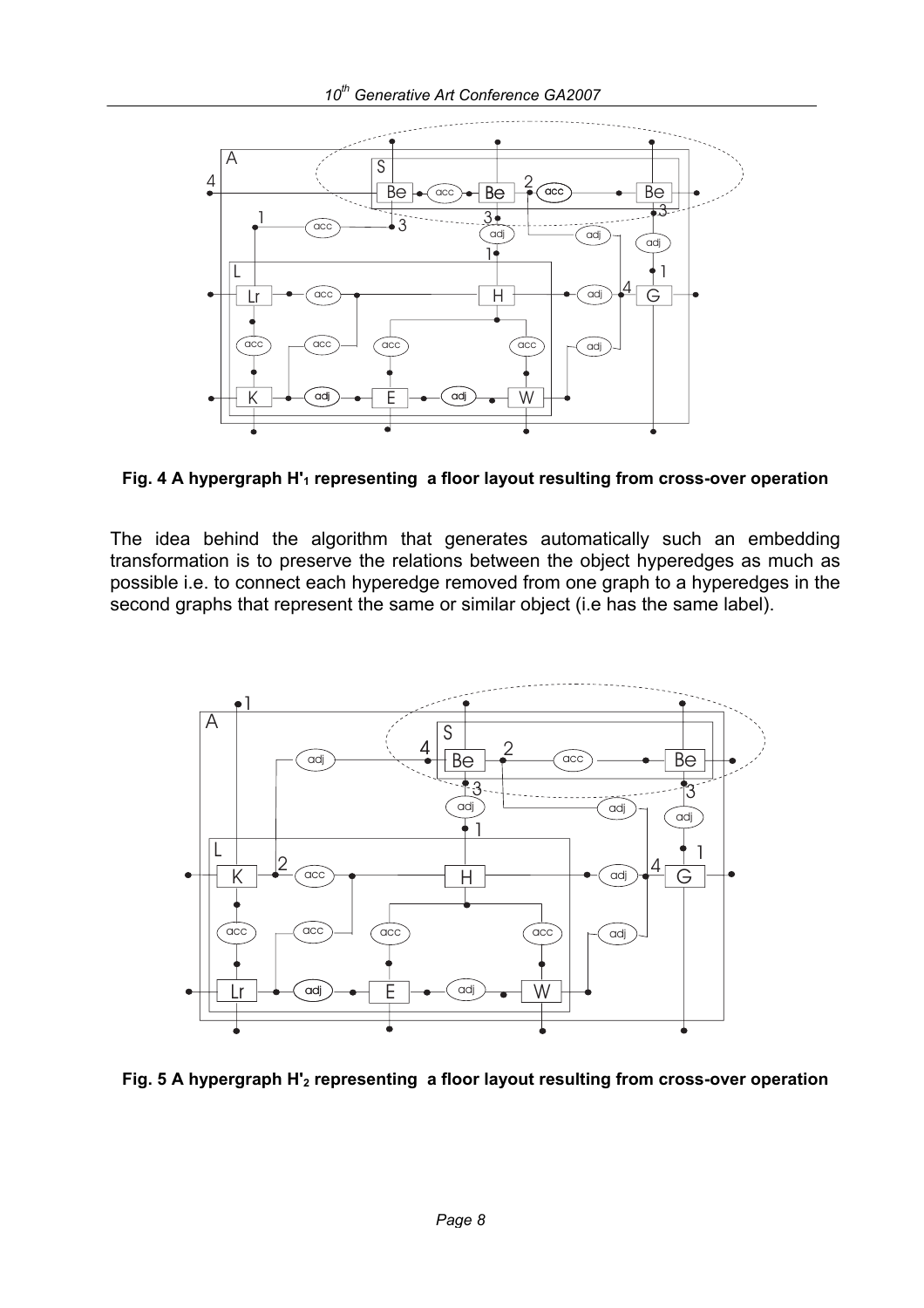## **Example**

Let us consider a house design system, where structures of floor-layouts are represented by hypergraphs. These hypergraphs are determined by a functional graph in which all required modules, represented by subgraphs, are defined. In this example the required functional modules include: a sleeping area, a living area and a garage. Other functional modules usually used in a house design include a communication area, a cooking area and sanitary one. In our example these functionalities are contained in other modules.

Applying a cross over operation we can exchange subgraphs representing the same functional areas: for example two living areas or two sleeping areas or just hyperedges representing single rooms that may have different internal arrangements. In fig. 2 and fig. 3 two hypergraphs,  $H_1$  and  $H_2$ , representing layouts of two apartments (shown in fig. 6a and 6b, respectively) are depicted. Object hyperedges represent components of the apartment, while relational hyperedges, labelled *acc* and *adj*, represent accessibility and adjacency, respectively. The nodes connected by hyperedges are numbered and they denote walls of the rooms. For reasons of clarity in all figures numbers of nodes are shown only for nodes participating in crossover operator.

The subgraphs selected in H<sub>1</sub> and H<sub>2</sub>, denoted  $h_1$  and  $h_2$ , respectively, are surrounded by a dashed line. In this example a subgraph h1 consists of a hierarchical hyperedge labelled *S*, representing the sleeping area, and all its descendants (hyperedges and nodes assigned to them). In hypergraph  $H_2$  a homologous subgraph  $h_2$  was selected, that is one with the same label *S*, marked as the dashed oval in fig. 3.

The first step of crossover consists in removing selected subgraphs and their respective embeddings. The embedding of subgraph  $h_1$  in H<sub>1</sub> consists of four relational hyperedges: a hyperedge labelled acc which connected node *4* of hyperedge labelled *Be* in h<sub>1</sub> and node 2 of hyperedge labelled *Lv* in H<sub>1</sub> - h<sub>1</sub>, and three relational hyperedges labelled adj which connect nodes assigned to object hyperedges of  $h_1$  with nodes assigned to object hyperedges of  $H_1 - h_1$ .



**Fig. 6 a, b, c, d: Floor layout diagrams represented by hypergraphs from figs. 2,3,4 and 5.**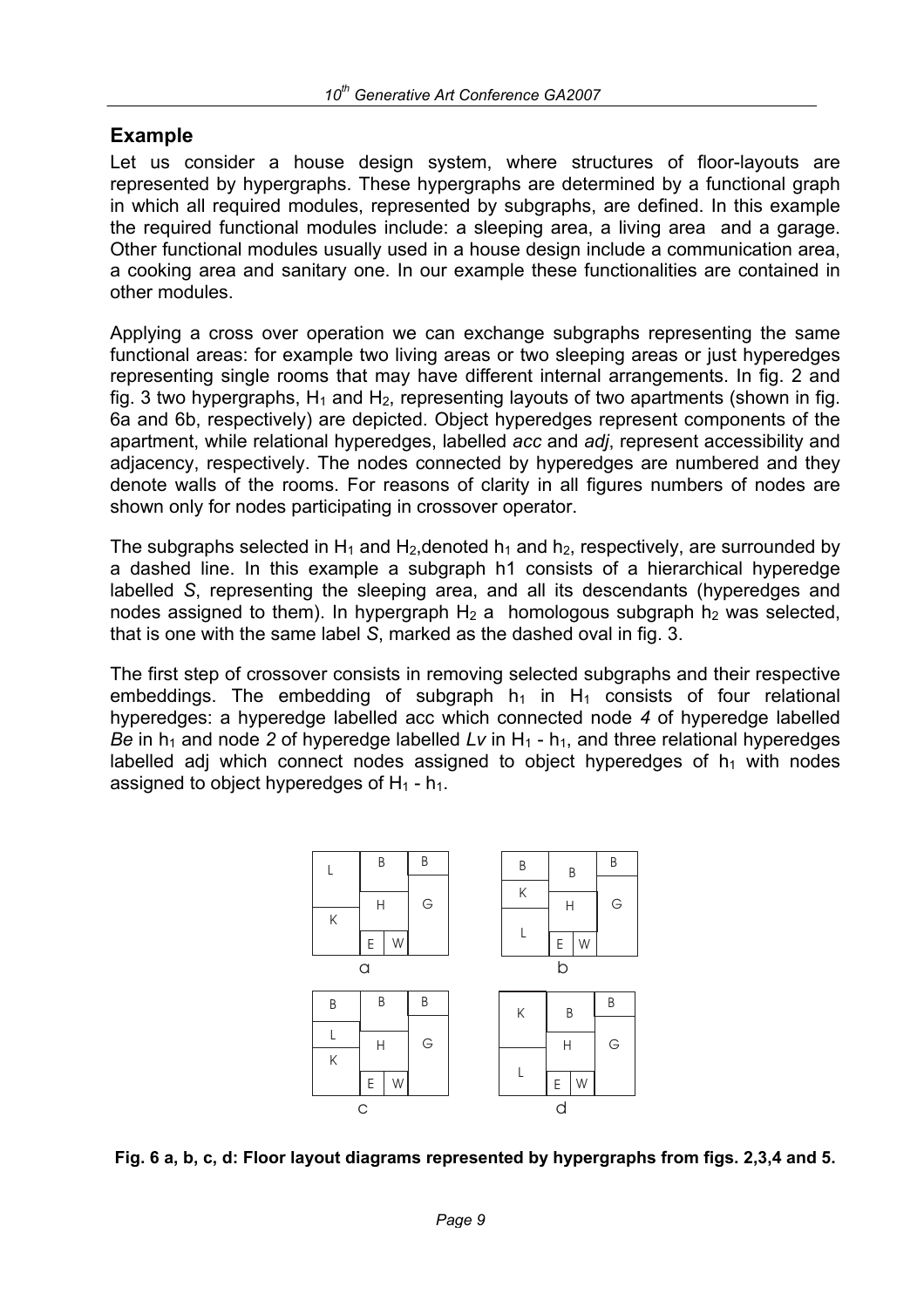Then the subgraph  $h_2$  is put into the hypergraph. If an object hyperedge is connected to the object hyperedge with the same relation as in the source hypergraph the relation is preserved. Otherwise the relation is taken from the destination hypergraph. The hypergraphs resulting from crossing over the hypergraph depicted in fig.2 with the hypergraph in fig. 3 are shown in fig. 4 and fig. 5. The layouts represented by these hypergraphs are depicted in fig. 6c and 6d, respectively.

#### **2.2 Mutation**

As the second genetic operator mutation is usually used. This operator is much easier to be defined for hierarchical hypergraph-based representation.

The mutation operators may be divided into structure changing mutations and attributes changing ones. The second group can be further divided into local and global mutation operators.

The attribute changing operators change values of attributes of a selected object hyperedge (local mutation) or all object hyperedges (global mutation). As a result it changes geometrical properties of objects assigned to this hyperedge or hyperedges by the interpretation. However it is also possible to define mutation operators introducing structural changes to an artifact being designed which would not be possible using a binary representation. Such mutations could consist in adding or removing hyperedges from a hierarchical hypergraph. In the layout design system these mutations may for example result in adding or removing rooms.

So while crossover allows us to generate artifacts being combinations of previously existing designs, mutation may introduce wholly new elements into the object being designed.

## **3. Conclusions**

Applying evolutionary methods to the design domain poses many problems. One of the main problems concerns representing designs in such a way that they can be easily modified during an evolutionary process. In the proposed approach a hierarchical hypergraph is used as a genotype and equivalents of standard genetic operators are defined on hypergraphs. Hypergraph-based operators are more complex than standard binary ones but we think that the benefits of using a hypergraph representation (possibility of coding multiple-argument relationships between components of an artifact and ability to introduce structural changes) compensate for it. The strongest point of a hypergraph-based representation is its ability to represent in a uniform way all types of relations and objects and to produce highly fitted individuals.

The use of graph grammars makes it possible to generate an initial population of graphs representing designs belonging to a desired class. Thus the graph grammar and fitness function are the only elements of the evolutionary design system that has to be changed in order to design different objects.

In this paper we evolve hypergraphs representing the structure of the whole design. In future we plan to run evolutionary process separately for each functional module. Then